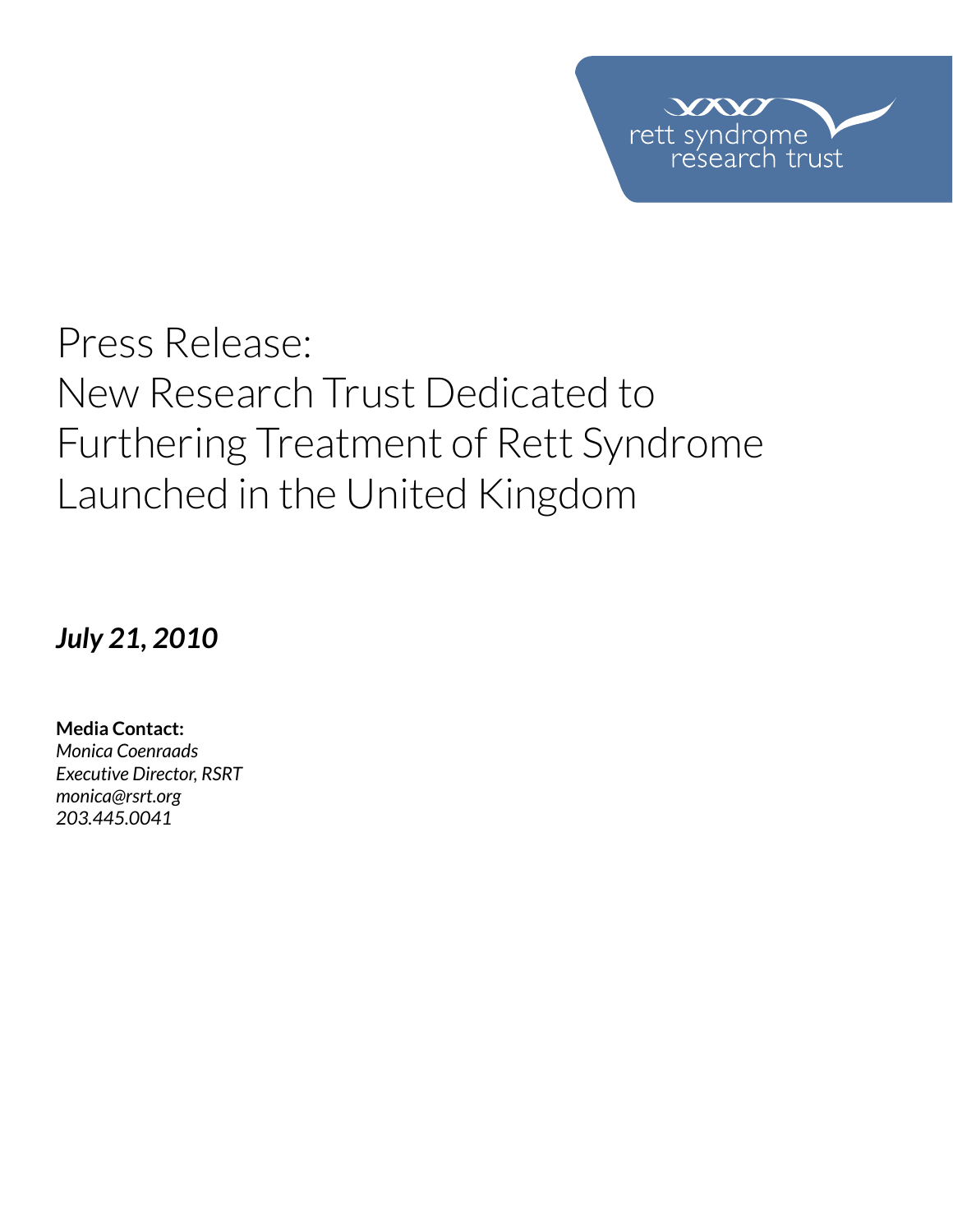New Research Trust Dedicated to Furthering Treatment of Rett Syndrome Launched in the United Kingdom

A new non-profit organisation, the Rett Syndrome Research Trust UK (RSRT UK) launches today. Set up by the families of girls and women with Rett Syndrome, the new trust has a sole focus – namely to fund research and capitalise on recent scientific advances in order to ensure Rett Syndrome becomes the first ever reversible brain disorder. RSRT UK will work closely with a US partner, the Rett Syndrome Research Trust.

Rett Syndrome is an autism spectrum disorder which manifests in apparently healthy little girls, just as they are beginning to speak and walk. Rett Syndrome robs them of those emerging skills, stagnating their development and leaving them with a myriad of disabilities and complex medical needs for the rest of their lives. There is no cure.

But researchers know that Rett Syndrome is caused by mutations in a gene called MECP2. This gene makes a protein which is required for proper maintenance of neuronal function. Most astoundingly, recent research has demonstrated that if proper levels of the protein are restored, the symptoms of Rett Syndrome are reversed in mouse models of even late-stage disease.

The organisation's inaugural event, a gala reception is planned for November 18, 2010. The event will be held at the Wellcome Trust Headquarters in London, with guest of honour, Professor Adrian Bird of the University of Edinburgh, the world's leading expert in MECP2, Trustee and scientific advisor to the Rett Syndrome Research Trust and author of the landmark paper in the journal Science, which established the reversibility of Rett Syndrome in mice.

Rachael Bloom, Chairman of the Board of Trustees of RSRT UK and mother of a 14-year-old daughter who suffers with the disorder, said: "The Rett Syndrome Research Trust UK formed when a group of UK families came together with the fervent belief that parents must take an active role in the fight against Rett Syndrome. We want to see this research driven to its ultimate conclusion, replicating the results of the reversal experiments not in mice, but in girls and women living with Rett Syndrome today.

Time is not on our side. A cure that is decades away may come too late for families of adult girls, and condemns little girls, newly diagnosed, to a childhood burdened by the staggering array of neurological and orthopaedic symptoms which arise as Rett Syndrome progresses. Our partnership with the US-based Rett Syndrome Research Trust, our shared name and common goal, puts us in a prime position to aggressively impact research and the speed at which treatment can be delivered for all of our daughters, no matter where in the world they may be."

Commenting on the launch of RSRT UK, Executive Director of the US-based RSRT Monica Coenraads said: "This syndrome devastates the lives of children all over the world. The determined commitment of a global network of families is crucial if the promise of reversal is to be achieved in our lifetimes. We applaud the dedication, energy and foresight of the parents spearheading RSRT UK and look forward to working with like-minded families everywhere who share our urgency, focus and determination to reverse Rett."